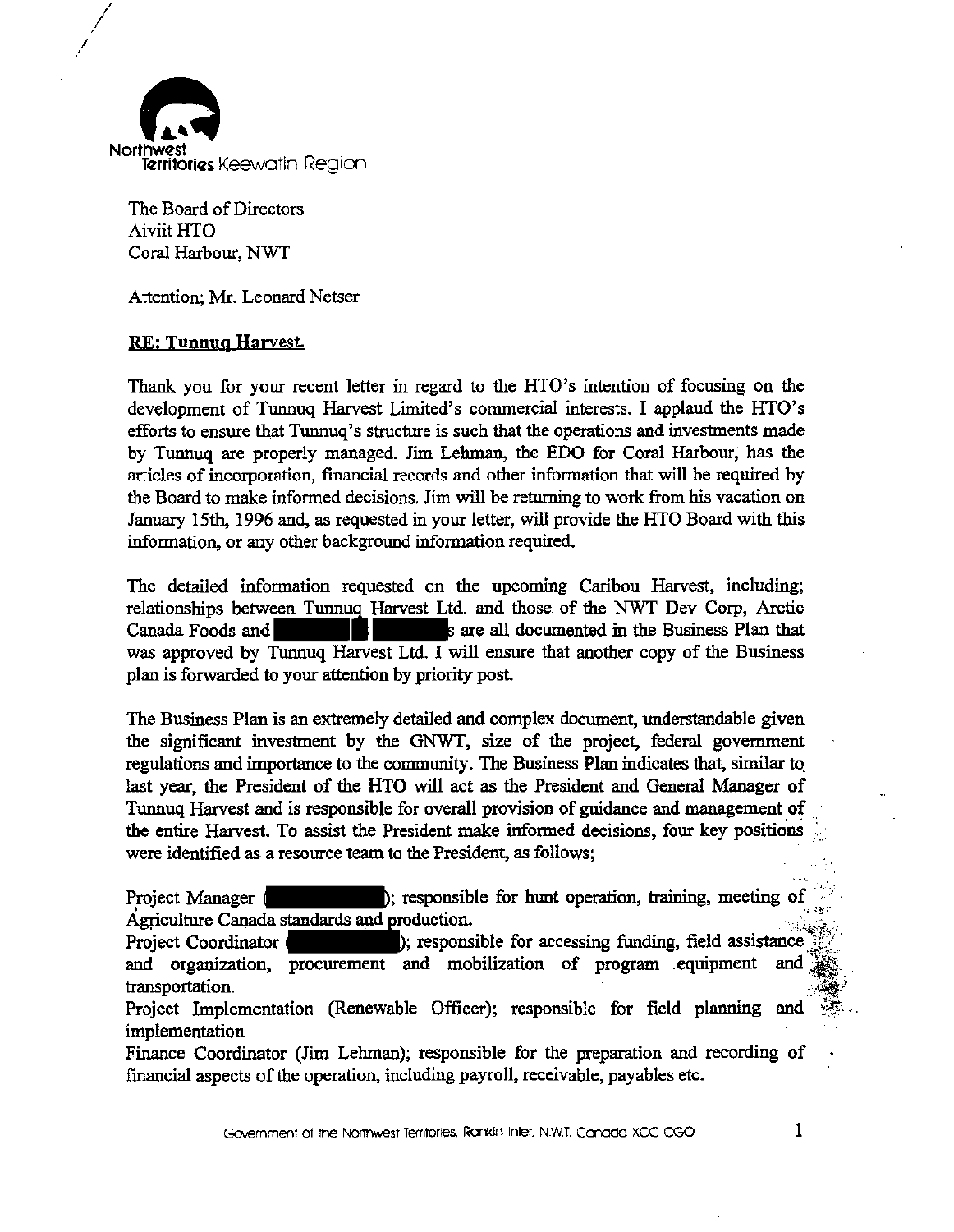**The authority of the individual members of this team, including Sean Peterson, is limited to specific areas identified in the business plan and only related to planning and organizing. A schedule of events is noted in the plan that guides the Project Coordinator and Manager. The group has very limited ability to negotiate on behalf of Tunnuq Harvest and are only preliminary efforts to ensure the best price for goods or services, prior to consultation and final approval by Tunnuq Harvest. None of the team have the authority to independently negotiate or approve expenditures or terms on behalf of Tunnuq Harvest.** 

All of the assets utilized in the Caribou Harvest belong to the HTO and were provided by **the various GNWT Departments by contribution agreement strictly for that purpose. All assets have been capitalized in Tunnuq's financial statements and a detailed schedule is attached in the financial notes.** 

**The current Business Plan was prepared in consultation with Tunnuq Harvest. I personally ensured that**  $\qquad \qquad$ **, the Project Manager trainee, was in attendance at meetings to provide input into a review of last years operational concerns. I also personally ensured that all correspondence between the Department and other organizations related to this project was copied to Tunnuq.** Staff from **my Department and the Department of Renewable Resources have visited the community on numerous occasions to meet with the HTO to discuss the Harvest. It is unfOrtunate that there is a perception by the HTO and Tunnuq Board of Directors that they have not been**  adequately consulted by GNWT Departments.

**It was always the intention that. over the next three year period, that Tunnuq Harvest take over the entire responsibility of managing and operating this significant project. This is a planned and documented event, as noted in numerous sections of the business plan. By**  1999 the pIan indicates that enough training and expertise will have been gained by local **residents to independently manage the field operation of the Harvest.** 

**It was my vision that ED&T have minjmal involvement in the project next year, likely**  limited to that of business planning expertise. I feel that by next year the Harvest may be in **a position to hire their own project coordinator and manage their own financial affairs.** 

The Harvest implementation is approximately a month behind schedule, largely due to difficulties with the Arctic Canada Foods purchase offer. The offer on the table for the HTO's approval is complex but much better than last year as it provides access to low interest working capital, 50% of any increases above the \$3.00 per pound realized by Arctic Canada Foods, (if they sell for \$4.00 per lb, Tunnuq will realize \$3.50 per lb.) and ,  $\mathcal{L}$  ,  $\mathcal{L}$ payment within 3 banking days. The commission of sales to Arctic Canada Foods, at 5%, is half of last years. The offset is that Arctic Canada Foods wants a three year deal to **reassure their buyers of a constant supply over the period and may limit Tunnuq from negotiating joint ventures or better prices.** 

 $, \mathcal{C}$